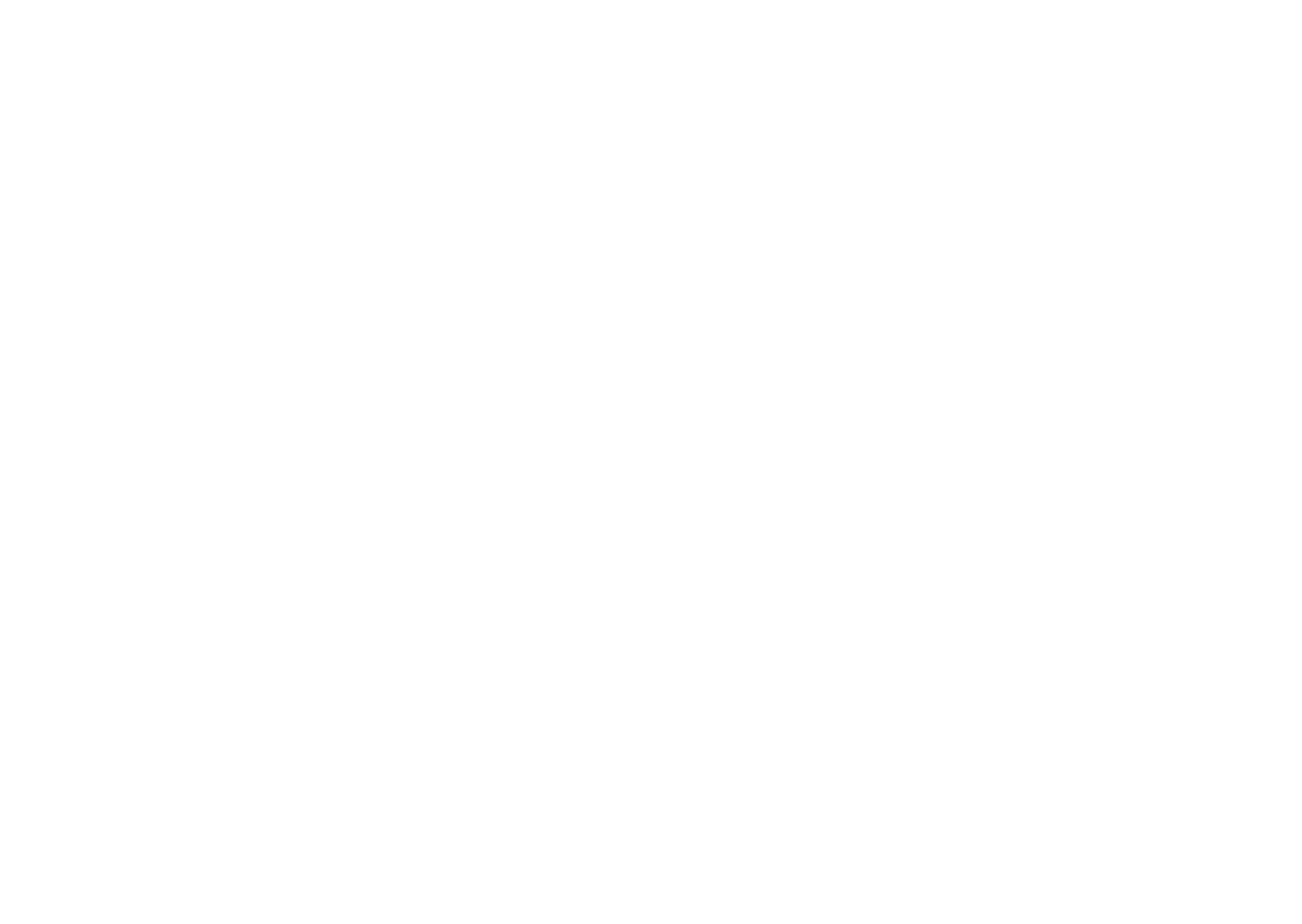just went through about 5 years of pushing for municipal and state policy to slow down displacement of tenants. They focused lots of energy on this, and from what I could tell, also largely stepped back from building tenant organizing in favor of recruiting "ally" volunteers to help them lobby. But guess what? They lost. Only in the last year or so have there been some more grassroots attempts to build tenant power. We could have been doing that all along but now we can do it in the middle of a pandemic.

*Adam Weaver is member of Black Rose/Rosa Negra in Miami, FL.*

# **Contents**

| Luz Sierra, Miami, FL $\ldots \ldots \ldots \ldots \ldots \ldots \ldots$ |  |
|--------------------------------------------------------------------------|--|
|                                                                          |  |
|                                                                          |  |
|                                                                          |  |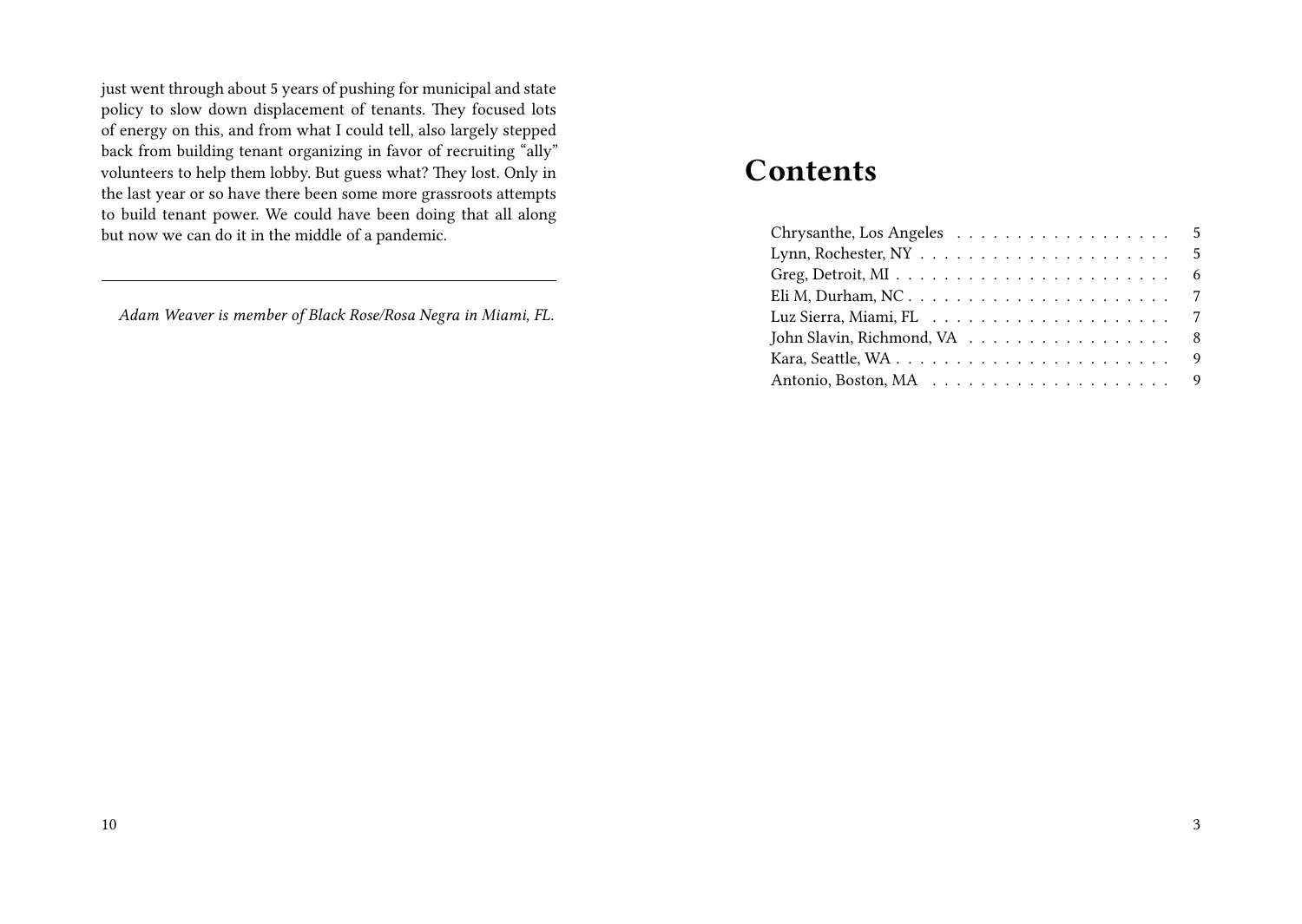#### **Kara, Seattle, WA**

I started coming down with a cough and shortness of breath two weeks ago. I still don't know if I was actually exposed to COVID-19 but my symptoms aligned. I do have insurance through the Affordable Care Act but since testing isn't available I decided to stay at home and self quarantine. I mostly relied on friends dropping off groceries because my quarantine started ahead of the forming mutual aid networks but now I'm getting plugged in and hoping to help from home and then eventually do more direct service delivery.

It's been over 15 days and I've recovered, but all the uncertainty around information and how slow the state responded was hard. The most difficult part though was feeling useless while being quarantined but also knowing the ethics of potentially exposing someone. I had the ability to to stay home to protect others, so I did.

#### **Antonio, Boston, MA**

Working in the building trades I have a lot of experience filing for unemployment when jobs come to an end as it did for me right before the outbreak of Coronavirus. So I made my focus on helping neighbors file for unemployment via the newly formed mutual aid network. What's been interesting with this work is I'm connecting with tenants of large landlords who can't and won't pay rent on April 1<sup>st</sup>. I really think mutual aid work that reaches outside left activists and non-profit staff could help build resistance and organization if we go into it with that mindset and intent.

The network seems to have been set up largely by local Non-Profit Industrial Complex staff. There will be lots to challenge within the network but I think it makes sense. Already I've seen the non-profit staff folks in the network kind of "blank stare" me when I asked who is taking on housing issues. The local movement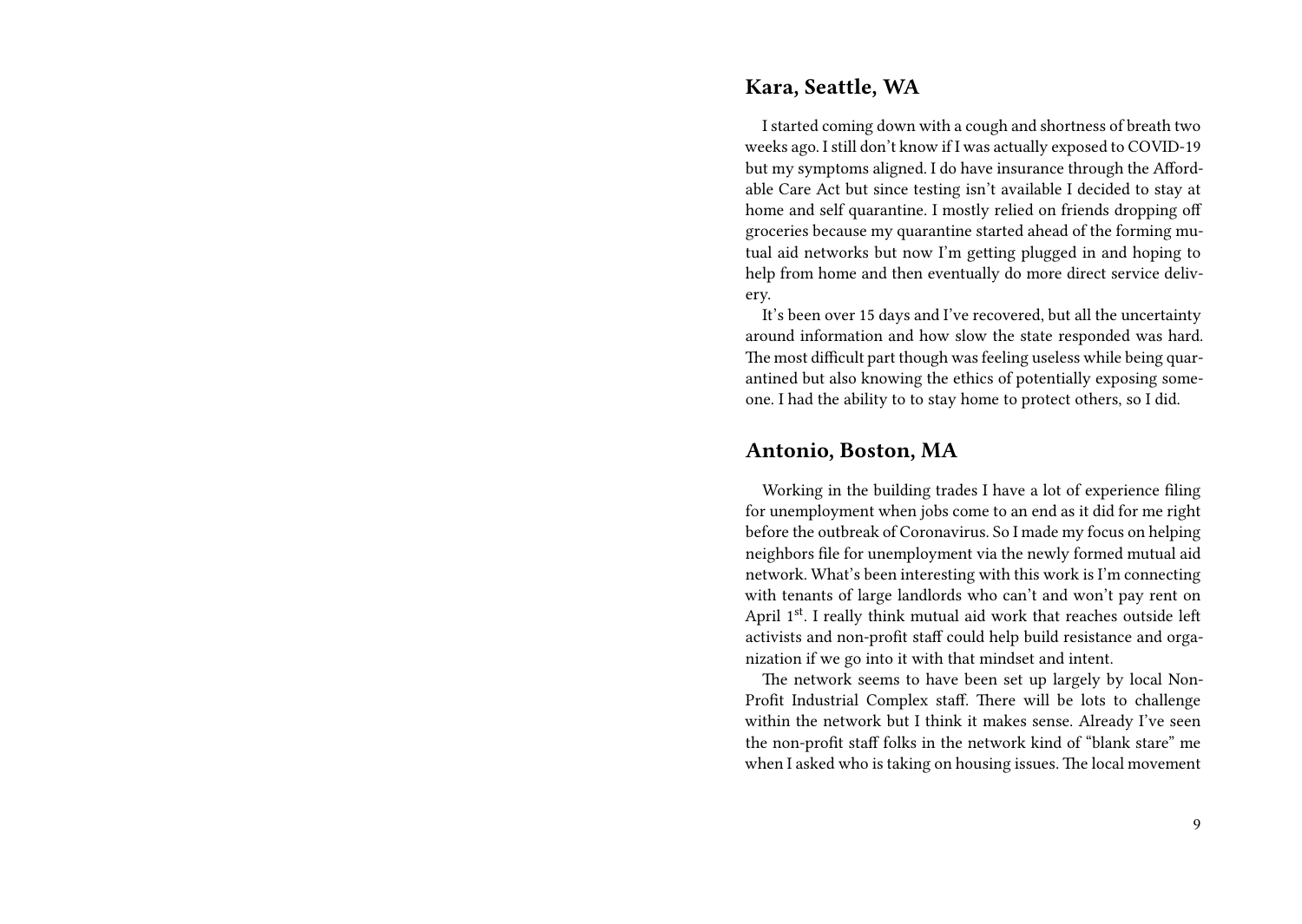a "droplet" or "airborne" patient – meaning they are actively infected and have respiratory issues. Because of shortages they are making us enter contact rooms without any masks which is part of the protective equipment we typically use.

But yesterday at work we have a possibly COVID-19 infected patient in isolation but he was sent home before getting his full lab results from the CDC test kit. And then they were sending in another patient showing symptoms into the same room with them. Several nurses confronted the infection control doctors about this.

Many of the workers are pressuring management to give them masks but only a few have been successful.

## **John Slavin, Richmond, VA**

I help run a non-profit community science lab called Indie Lab which is being used for sterilization of materials before they go out to people. We're working on getting things like mass produced face masks, ventilators, oxygen concentrator etc. We printed our first prototype 3D printed masks and got resources centralized to get them to medical personal in different parts of the state. We are also doing support work to help with the development of a COVID19 rapid test through performing testing validations.

I'm also part of an international collaborative research team of scientists and coders which includes high level scientists, including from MIT. There are hundreds in different working groups creating open source technology around designing face masks, creating test kits and following all the data and information on the outbreak. One thing is clear is that Trump has been intentionally holding back on the supply of testing as a way to suppress the numbers of confirmed cases.

*We include here personal accounts from members and allies of Black Rose/Rosa Negra across the U.S. speaking on the direct impacts and responses to the coronavirus crisis underway. Some have been directly affected as healthcare workers, laid off service workers, or having to undergo self-quarantine. Others are on front the lines of the responses through organizing tenants or mutual-aid efforts.*

# **Chrysanthe, Los Angeles**

So far five of the dozen neighborhood based chapters of the Los Angeles Tenants Union (LATU), including the Vermont Beverly chapter that I organize with, have endorsed a list of demands which includes an immediate moratorium on evictions, an immediate suspension of rent collection, demand for housing to the unhoused, and suspension of ICE enforcement. The demands originated last week when the Hollywood chapter drafting a statement responding to the situation with other chapters signing on and suggesting amendments.

Local chapters are assessing the current and projected impact on members and community, such employment, evictions, food, medical care access, isolations, and general well being. In my chapter each organizer is following up with the tenant associations and members that they've worked with.

## **Lynn, Rochester, NY**

I work in an auto parts plant that's organized with the UAW or United Auto Workers union and I'm a former steward and last year was active with the strike auto worker at my plant. Last week the governor ordered that 50–75% of the workforce needed to stay